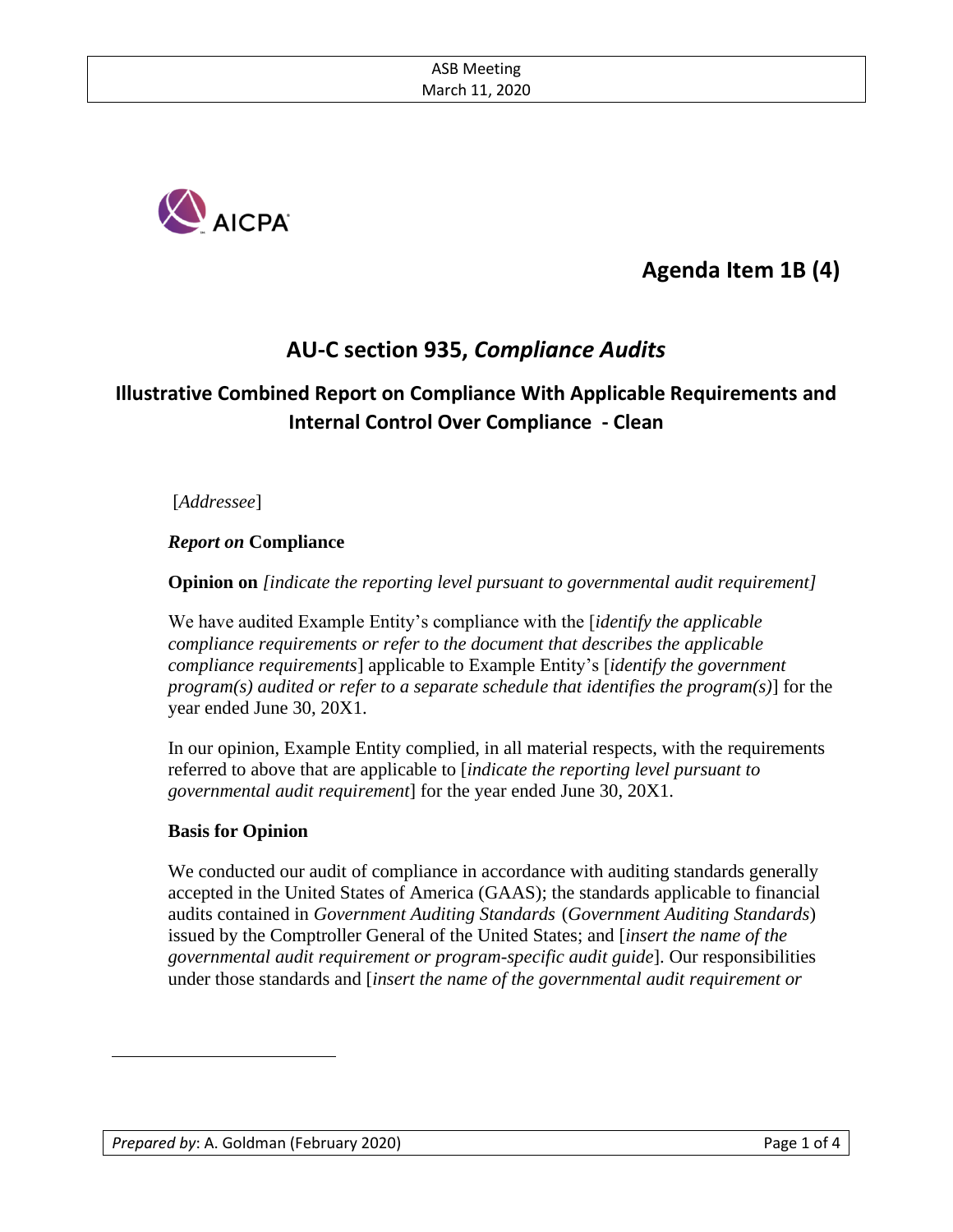*program-specific audit guide*] are further described in the Auditor's Responsibilities for the Audit of Compliance section of our report.

We are required to be independent of Example Entity and to meet our other ethical responsibilities, in accordance with relevant ethical requirements relating to our audit. We believe the audit evidence we have obtained is sufficient and appropriate to provide a basis for our opinion. Our audit does not provide a legal determination of Example Entity's compliance with the compliance requirements referred to above.

## **Responsibilities of Management for Compliance**

Management is responsible for compliance with the requirements referred to above and for the design, implementation and maintenance of effective internal control over compliance with the requirements of laws, statutes, regulations, rules, and provisions of contracts or grant agreements applicable to the Example Entity's government programs*.*

## **Auditor's Responsibilities for the Audit of Compliance**

Our objectives are to obtain reasonable assurance about whether material noncompliance with the compliance requirements referred to above that are applicable to [*identify the government program(s) audited or refer to a separate schedule that identifies the program(s)*] occurred, whether due to fraud or error, and express an opinion on Example Entity's compliance based on our audit. Reasonable assurance is a high level of assurance but is not absolute assurance and therefore is not a guarantee that an audit conducted in accordance with GAAS, *Government Auditing Standards*; and [insert the name of the governmental audit requirement or program-specific audit guide] will always detect material noncompliance when it exists. The risk of not detecting material noncompliance resulting from fraud is higher than for that resulting from error, as fraud may involve collusion, forgery, intentional omissions, misrepresentations, or the override of internal control. Noncompliance with the compliance requirements referred to above is considered material if there is a substantial likelihood that, individually or in the aggregate, it would influence the judgment made about compliance with the requirements of the government program as a whole by a reasonable user of the report on compliance.

In performing an audit in accordance with GAAS, *Government Auditing Standards*, and [*insert the name of the governmental audit requirement or program-specific audit guide*], we

- exercise professional judgment and maintain professional skepticism throughout the audit.
- identify and assess the risks of material noncompliance whether due to fraud or error and design and perform audit procedures responsive to those risks. Such procedures include examining, on a test basis, evidence regarding Example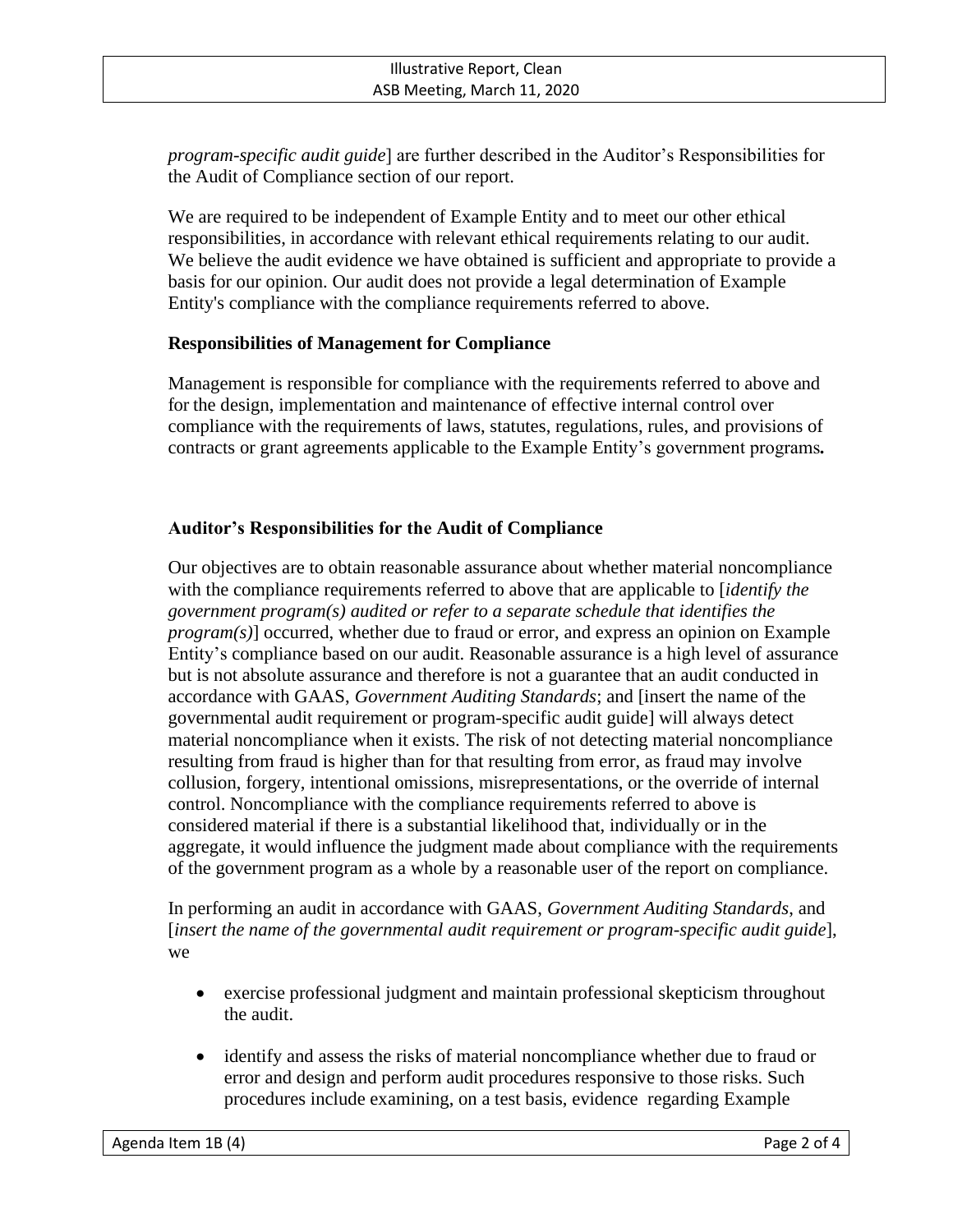Entity's compliance with the applicable compliance requirements and performing such other procedures as we considered necessary in the circumstances.

• obtain an understanding of Example Entity's internal control over compliance relevant to the audit in order to design audit procedures that are appropriate in the circumstances and to test and report on internal control over compliance in accordance with [insert the name of the governmental audit requirement or program-specific audit guide] , but not for the purpose of expressing an opinion on the effectiveness of Example Entity's internal control over compliance. Accordingly, no such opinion is expressed.

We are required to communicate with those charged with governance regarding, among other matters, the planned scope and timing of the audit and any significant deficiencies and material weaknesses in internal control over compliance that we identified during the audit.

# **Report on Internal Control Over Compliance**

A *deficiency in internal control over compliance* exists when the design or operation of a control does not allow management or employees, in the normal course of performing their assigned functions, to prevent, or detect and correct, noncompliance on a timely basis. A *material weakness* in internal control over compliance is a deficiency, or combination of deficiencies, in internal control over compliance, such that there is a reasonable possibility that material noncompliance with a compliance requirement will not be prevented, or detected and corrected, on a timely basis. A *significant deficiency* in internal control over compliance is a deficiency, or a combination of deficiencies, in internal control over compliance that is less severe than a material weakness in internal control over compliance, yet important enough to merit attention by those charged with governance.

Our consideration of Example Entity's internal control over compliance was for the limited purpose described in the Auditor's Responsibilities for the audit of Compliance section above and was not designed to identify all deficiencies in internal control over compliance that might be material weaknesses or significant deficiencies in internal control over compliance. Given these limitations, during our audit we did not identify any deficiencies in internal control over compliance that we consider to be material weaknesses, as defined above. However, material weaknesses or significant deficiencies in internal control over compliance may exist that have not been identified.

Our audit was not designed for the purpose of expressing an opinion on the effectiveness of internal control over compliance*.* Accordingly, no such opinion is expressed.

The purpose of this report on internal control over compliance is solely to describe the scope of our testing of internal control over compliance and the results of that testing based on the [*insert the name of the governmental audit requirement or program-specific audit guide*]. Accordingly, this report is not suitable for any other purpose.